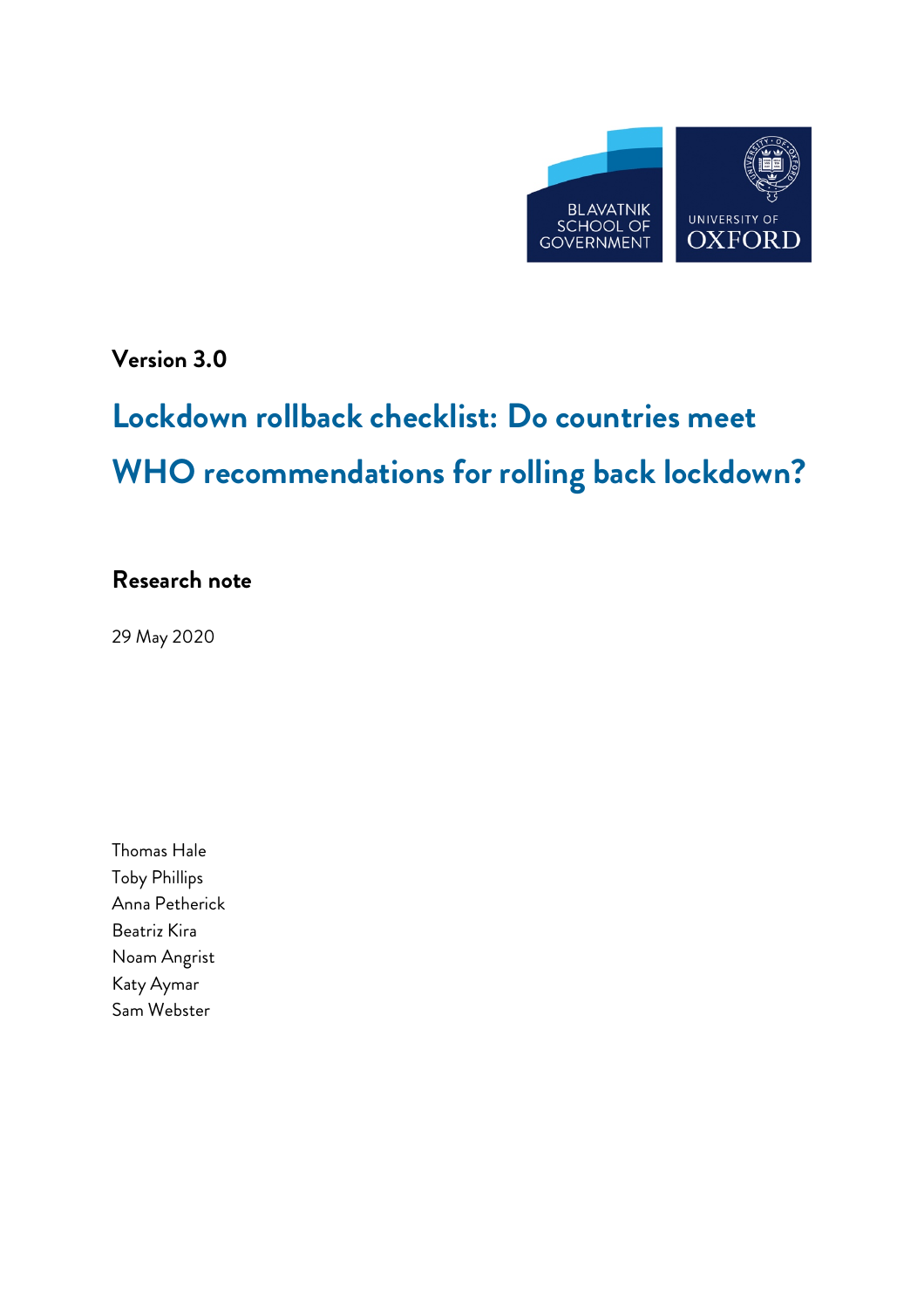

As countries begin to roll back 'lockdown' measures, how and when do we know it is safe to do so?

The Oxford COVID-19 Government Response Tracker (OxCGRT) provides a cross-national overview of which countries meet four of the World Health Organisation's (WHO) six recommendations for relaxing physical distancing measures.

While the OxCGRT data cannot fully say how ready countries are to leave lockdown, it does provide for a rough comparison across nations. Even this "high level" view reveals that few countries are close to meeting the WHO criteria for rolling back lockdown measures.

At the time of writing, only a handful of countries are doing well at the four "checklist" criteria OxCGRT is able to track.

# **World Health Organization criteria**

The WHO has recently outlined six categories of measures governments need to have in place before rolling back "lockdown" measures. In brief, these are as follows (quoted in part; for full descriptions see here):

- 1. COVID-19 transmission is controlled to a level of sporadic cases and clusters of cases, all from known contacts or importations; at a minimum, new cases would be reduced to a level that the health system can manage based on health care capacity.
- 2. Sufficient public health workforce and health system capacities are in place to enable the major shift from detecting and treating mainly serious cases to detecting and isolating all cases, irrespective of severity and whether there is local transmission or an importation.
- 3. Outbreak risks in high-vulnerability settings are minimised, which requires all major drivers or amplifiers of COVID-19 transmission to have been identified, with appropriate measures in place to maximise physical distancing and minimise the risk of new outbreaks.
- 4. Preventive measures are established in workplaces.
- 5. Manage the risk of exporting and importing cases from communities with high risks of transmission.
- 6. Communities are fully engaged and understand that the transition away from large-scale movement restrictions and public health and social measures – from detecting and treating serious cases to detecting and isolating all cases – is a 'new normal' in which prevention measures would be maintained, and that all people have key roles in preventing a resurgence in case numbers.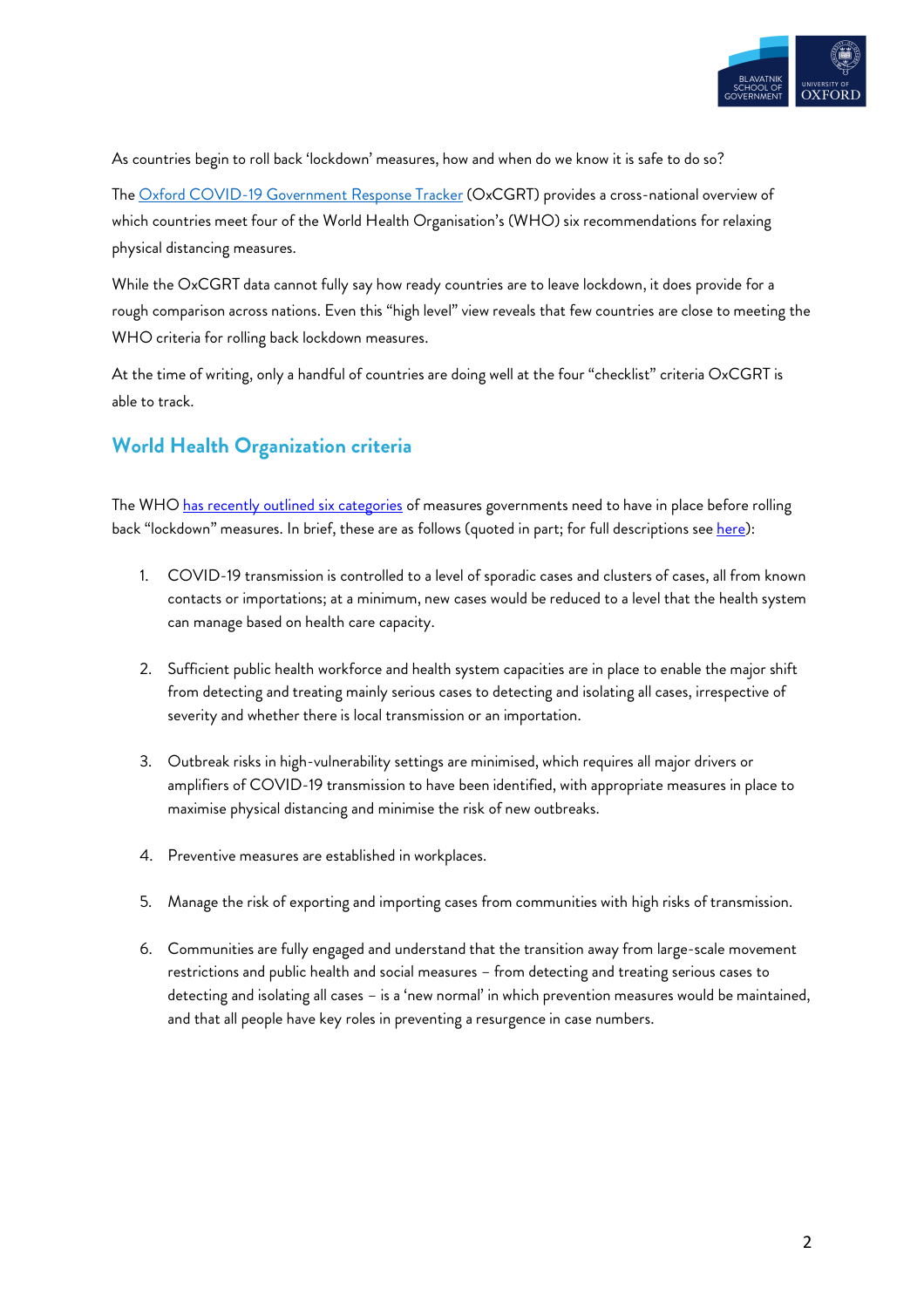

# **What does the Oxford data measure?**

OxCGRT currently provides information relevant to recommendations 2, 4, and 6. We combine this with:

- epidemiological data from the European Centre for Disease Control on cases and deaths, provided by Our World in Data, which address recommendation 1
- data collected by Our World in Data on the number of tests conducted in each country, which further addresses recommendation 2
- data from Apple and Google on travel and mobility, which further address recommendation 6

OxCGRT also tracks emergency investments in the healthcare system since 1 January 2020, which can provide useful contextual information. See our **codebook on GitHub** or our working paper for a complete description of the data.

From this information, we construct a "Lockdown rollback table," defined below, which roughly describes how close countries are to achieving four of the six current WHO recommendations.

Because the data only measure four of six recommended actions, we should be cautious about inferring what countries are ready to rollback lockdown from this measure. Indeed, the data provides a better indication of what countries are *not* ready.

Moreover, we stress that the WHO recommendations are more specific and extensive than cross-national measures like OxCGRT can readily provide. The checklist below should therefore be seen as a starting point for assessing a country's preparedness for leaving lockdown. In particular, we note that the OxCGRT data measure countries' stated policies, not how well they implement them.

We will continue to develop our assessment of the WHO checklist as new indicators become available. Detailed formula are available at the end of this document in an appendix.

| <b>WHO</b> recommendation   | Data sources                        | <b>Rollback readiness</b>              |
|-----------------------------|-------------------------------------|----------------------------------------|
| Transmission controlled     | No OxCGRT indicators                | A metric between 0 and 1 based on      |
|                             |                                     | new cases confirmed each day.          |
|                             | Daily cases and deaths              |                                        |
|                             | (from European CDC via Our World    |                                        |
|                             | in Data)                            |                                        |
| Test / trace / isolate      | OxCGRT: H2 (testing policy)         | A metric between 0 and 1, half based   |
|                             | OxCGRT: H3 (contact tracing         | on testing and contact tracing policy, |
|                             | policy)                             | and half based on the number of        |
|                             |                                     | tests-per-case a country has           |
|                             | Testing data from Our World in Data | conducted.                             |
|                             |                                     |                                        |
|                             |                                     | (does not measure isolation)           |
| High vulnerability settings | Not currently measured              | Not currently measured                 |
| Preventative measures       | Not currently measured              | Not currently measured                 |
| established in workplaces   |                                     |                                        |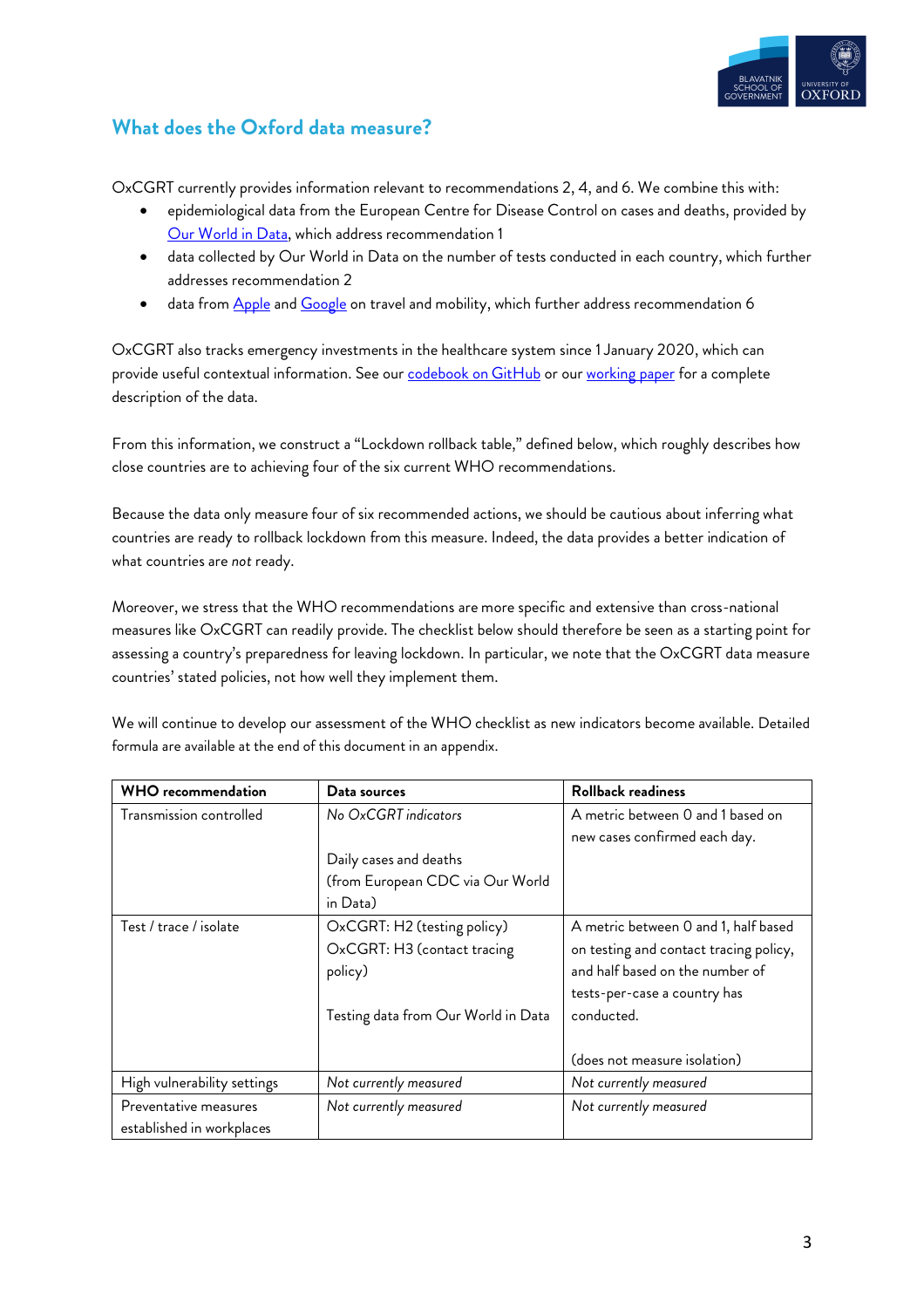

| Manage risk of exporting and | OxCGRT: C8 (international travel    | A metric between 0 and 1 based on     |
|------------------------------|-------------------------------------|---------------------------------------|
| importing cases              | restrictions)                       | the stringency of the country's       |
|                              |                                     | restrictions on travel arrivals.      |
|                              |                                     |                                       |
|                              |                                     | (does not measure risk of exporting   |
|                              |                                     | cases)                                |
| Communities understanding    | OxCGRT: H1 (public information      | A metric between 0 and 1 based on     |
| and behaviour change         | campaigns)                          | whether a country has a public        |
|                              |                                     | information campaign and the level of |
|                              | Travel and mobility data from Apple | mobility reduction, weighted for      |
|                              | and Google.                         | current transmission risk.            |
|                              | Daily cases and deaths              |                                       |
|                              | (from European CDC via Our World    |                                       |
|                              | in Data)                            |                                       |

#### **Assessing countries on the Lockdown Rollback Checklist**

As of 29 May 2020, we estimate that only a handful of countries come close to meeting the 4 WHO recommendations we are able to estimate with the OxCGRT data, however there are about 30-50 which are close on several measures.

Many of the best-performing countries are those with no new COVID-19 cases, as this will contribute to a good score on two metrics: controlling transmission and community understanding/behaviour change. The biggest variation in well-performing countries is around testing and tracing, likely a reflection of different testing levels.

We conclude that further steps are likely needed to ensure a safe re-opening of society in the next weeks.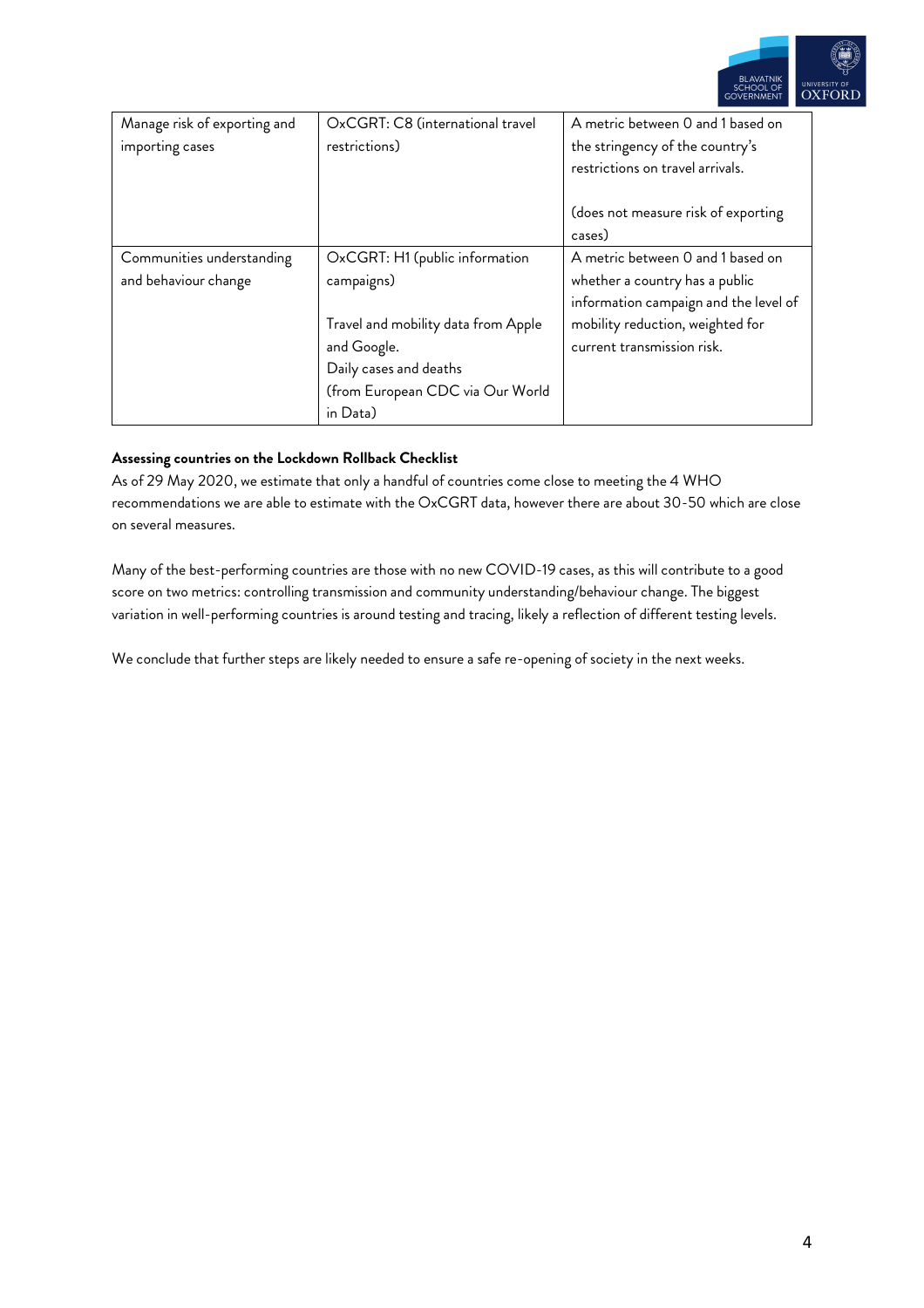### **Table 1: Lockdown Rollback Checklist 29 May 2020**

(NB: Not every country is updated every day, so data for any particular country may be several days out of date)



|                            | Cases<br>controlled | Test, trace,<br>isolate | Vulnerable<br>settings (no<br>data) | Preventative<br>measures in | Manage<br>workplaces (no imported cases | Community<br>understanding | Overall<br>(average of<br>metrics) |
|----------------------------|---------------------|-------------------------|-------------------------------------|-----------------------------|-----------------------------------------|----------------------------|------------------------------------|
| New Zealand                | 1.0                 | 0.9                     |                                     | data)                       | 1.0                                     | 0.9                        | 1.0                                |
| Cyprus                     | 1.0                 | 0.8                     |                                     |                             | 1.0                                     |                            | 0.9                                |
| Rwanda                     | 0.9                 | 0.9                     |                                     |                             | 1.0                                     | 0.8                        | 0.9                                |
| Taiwan                     | 1.0                 | 0.9                     |                                     |                             | 1.0                                     | 0.7                        | 0.9                                |
| Seychelles                 | 1.0                 | 0.7                     |                                     |                             | 1.0                                     |                            | 0.9                                |
| Gambia                     | 1.0                 | 0.7                     |                                     |                             | 1.0                                     |                            | 0.9                                |
| <b>Trinidad and Tobago</b> | 1.0                 | 0.6                     |                                     |                             | 1.0                                     | 0.9                        | 0.9                                |
| Spain                      | 1.0                 | 0.5                     |                                     |                             | 1.0                                     | 1.0                        | 0.9                                |
| Vietnam                    | 1.0                 | 0.8                     |                                     |                             | 1.0                                     | 0.7                        | 0.9                                |
| Brunei                     | 1.0                 | 0.6                     |                                     |                             | 1.0                                     |                            | 0.9                                |
| Australia                  | 0.8                 | 0.7                     |                                     |                             | 1.0                                     | 0.9                        | 0.9                                |
| Botswana                   | 1.0                 | 0.5                     |                                     |                             | 1.0                                     | 0.9                        | 0.8                                |
| Dominica                   | 1.0                 | 0.5                     |                                     |                             | 1.0                                     |                            | 0.8                                |
| Cape Verde                 | 0.9                 | 0.5                     |                                     |                             | 1.0                                     | 0.9                        | 0.8                                |
| Mauritius                  | 1.0                 | 0.3                     |                                     |                             | 1.0                                     | 1.0                        | 0.8                                |
| Paraguay                   | 0.9                 | 0.6                     |                                     |                             | 1.0                                     | 0.8                        | 0.8                                |
| Georgia                    | 1.0                 | 0.4                     |                                     |                             | 1.0                                     | 0.9                        | 0.8                                |
| Myanmar                    | 1.0                 | 0.7                     |                                     |                             | 0.8                                     | 0.8                        | 0.8                                |
| Iceland                    | 1.0                 | 0.7                     |                                     |                             | 0.8                                     | 0.8                        | 0.8                                |
| Palestine                  | 0.9                 | 0.5                     |                                     |                             | 1.0                                     |                            | 0.8                                |
| Lithuania                  | 0.8                 | 0.8                     |                                     |                             | 0.8                                     | 0.8                        | 0.8                                |
| Burkina Faso               | 0.9                 | 0.6                     |                                     |                             | 1.0                                     | 0.7                        | 0.8                                |
| <b>Belize</b>              | 1.0                 | 0.3                     |                                     |                             | 1.0                                     | 0.9                        | $0.8\,$                            |
| Tunisia                    | 1.0                 | 0.6                     |                                     |                             | 0.8                                     |                            | 0.8                                |
| Kosovo                     | 0.9                 | 0.5                     |                                     |                             | 1.0                                     |                            | 0.8                                |
| <b>Barbados</b>            | 1.0                 | 0.7                     |                                     |                             | 0.5                                     | 0.9                        | 0.8                                |
| Jordan                     | 0.9                 | 0.3                     |                                     |                             | 1.0                                     | 0.9                        | 0.8                                |
| Laos                       | 1.0                 | 0.3                     |                                     |                             | $1.0\,$                                 | 0.8                        | 0.8                                |
| Liberia                    | $1.0\,$             | 0.6                     |                                     |                             | $0.8\,$                                 |                            | $0.8\,$                            |
| Bosnia and Herzegovina     | 0.8                 | 0.5                     |                                     |                             | $1.0$                                   | 0.8                        | 0.8                                |
| Slovenia                   | 1.0                 | 0.7                     |                                     |                             | 0.5                                     | 0.8                        | $0.8\,$                            |
| Macao                      | 1.0                 | 0.3                     |                                     |                             | 0.8                                     | 1.0                        | $0.8\,$                            |
| Guyana                     | $1.0\,$             | 0.3                     |                                     |                             | $1.0\,$                                 |                            | 0.8                                |
| <b>Bulgaria</b>            | 0.8                 | 0.6                     |                                     |                             | $0.8\,$                                 | 0.9                        | $0.8\,$                            |
| Angola                     | $1.0\,$             | 0.2                     |                                     |                             | $1.0\,$                                 | 0.8                        | $0.7\,$                            |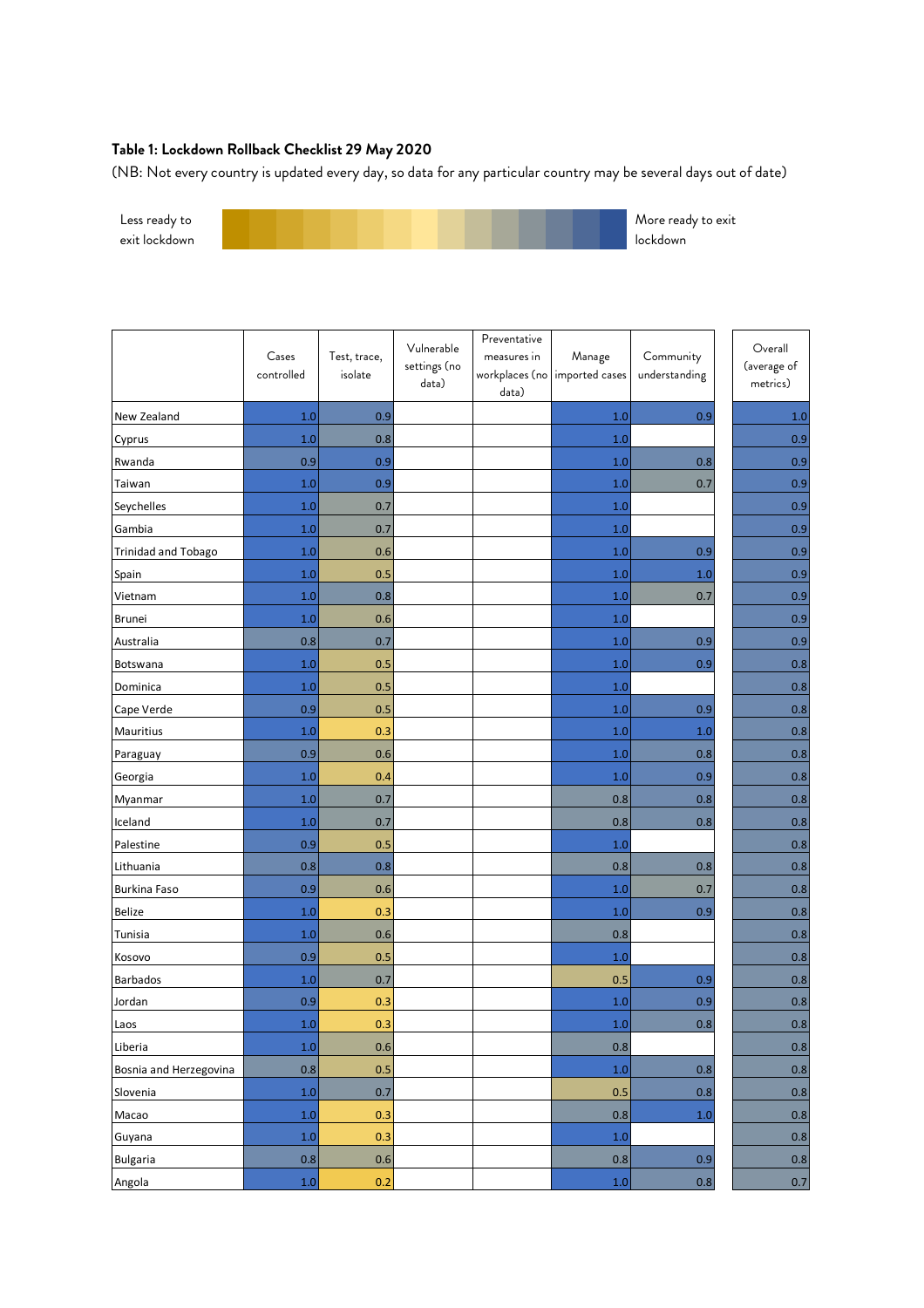| Lesotho                     | 1.0 | 0.2     |  | 1.0     |         | 0.7     |
|-----------------------------|-----|---------|--|---------|---------|---------|
| <b>Burundi</b>              | 1.0 | 0.2     |  | 1.0     |         | 0.7     |
| Suriname                    | 1.0 | 0.2     |  | 1.0     |         | 0.7     |
| China                       | 0.9 | 0.5     |  | 0.8     |         | 0.7     |
| Niger                       | 0.9 | 0.2     |  | 1.0     | 0.7     | 0.7     |
| Tanzania                    | 1.0 | 0.1     |  | 1.0     | 0.7     | 0.7     |
| Aruba                       | 1.0 | 0.2     |  | 0.8     | 0.9     | 0.7     |
| Switzerland                 | 0.8 | 0.4     |  | 0.8     | 0.8     | 0.7     |
| Hungary                     | 0.6 | 0.6     |  | 0.8     | 0.8     | 0.7     |
| Lebanon                     | 0.7 | 0.2     |  | 1.0     | 0.8     | 0.7     |
| Guam                        | 1.0 | 0.3     |  | 0.8     |         | 0.7     |
| Austria                     | 0.5 | 0.7     |  | 0.8     | 0.8     | 0.7     |
| Estonia                     | 0.9 | 0.5     |  | 0.5     | 0.8     | 0.7     |
| Kuwait                      | 0.0 | 0.7     |  | 1.0     | 1.0     | 0.7     |
| El Salvador                 | 0.0 | 0.7     |  | 1.0     | 0.9     | 0.7     |
| Croatia                     | 1.0 | 0.8     |  | 0.0     | 0.9     | 0.7     |
| Morocco                     | 0.0 | 0.6     |  | 1.0     | 1.0     | 0.7     |
| Luxembourg                  | 0.9 | 0.7     |  | 0.0     | 0.9     | $0.6\,$ |
| Denmark                     | 0.2 | 0.8     |  | 1.0     | 0.6     | 0.6     |
| Mauritania                  | 0.6 | 0.3     |  | 1.0     |         | 0.6     |
| Chad                        | 0.7 | 0.2     |  | 1.0     |         | 0.6     |
| South Africa                | 0.0 | 0.8     |  | 1.0     | 0.8     | 0.6     |
| Papua New Guinea            | 1.0 | 0.4     |  | 0.5     | 0.6     | 0.6     |
| Romania                     | 0.0 | 0.7     |  | 1.0     | 0.9     | $0.6\,$ |
| Andorra                     | 1.0 | 0.4     |  | 0.5     |         | 0.6     |
| Nepal                       | 0.0 | 0.7     |  | 1.0     | 0.9     | 0.6     |
| Kazakhstan                  | 0.0 | 0.9     |  | 1.0     | 0.7     | 0.6     |
| <b>United Arab Emirates</b> | 0.0 | 0.8     |  | 1.0     | 0.7     | 0.6     |
| San Marino                  | 1.0 | 0.4     |  | 0.5     |         | 0.6     |
| France                      | 0.0 | 0.6     |  | 1.0     | 0.9     | 0.6     |
| Hong Kong                   | 0.0 | 0.9     |  | $1.0\,$ | 0.6     | 0.6     |
| Japan                       | 0.5 | 0.4     |  | 0.8     | 0.8     | $0.6\,$ |
| Colombia                    | 0.0 | 0.6     |  | $1.0\,$ | 0.9     | 0.6     |
| Malaysia                    | 0.0 | 0.9     |  | 0.8     | 0.8     | 0.6     |
| Argentina                   | 0.0 | 0.5     |  | 1.0     | $1.0\,$ | $0.6\,$ |
| Dominican Republic          | 0.0 | 0.6     |  | 1.0     | 0.9     | $0.6\,$ |
| Turkey                      | 0.0 | 0.6     |  | $1.0\,$ | 0.8     | $0.6\,$ |
| India                       | 0.0 | 0.8     |  | 0.8     | 0.9     | $0.6\,$ |
| Panama                      | 0.0 | 0.4     |  | $1.0\,$ | 1.0     | 0.6     |
| Oman                        | 0.0 | 0.7     |  | $1.0\,$ | 0.7     | 0.6     |
| Saudi Arabia                | 0.0 | $0.6\,$ |  | 1.0     | 0.8     | $0.6\,$ |
| Zimbabwe                    | 0.0 | 0.7     |  | 1.0     | 0.7     | 0.6     |
| Slovak Republic             | 0.0 | 0.7     |  | $1.0\,$ | 0.7     | 0.6     |
| Philippines                 | 0.0 | 0.7     |  | 0.8     | 1.0     | $0.6\,$ |
| Ecuador                     | 0.0 | 0.5     |  | 1.0     | 0.9     | 0.6     |
| Albania                     | 0.0 | $0.6\,$ |  | 1.0     | 0.8     | 0.6     |
| Greenland                   | 0.0 | 0.8     |  | 1.0     |         | 0.6     |
| Djibouti                    | 0.0 | 0.8     |  | $1.0\,$ |         | 0.6     |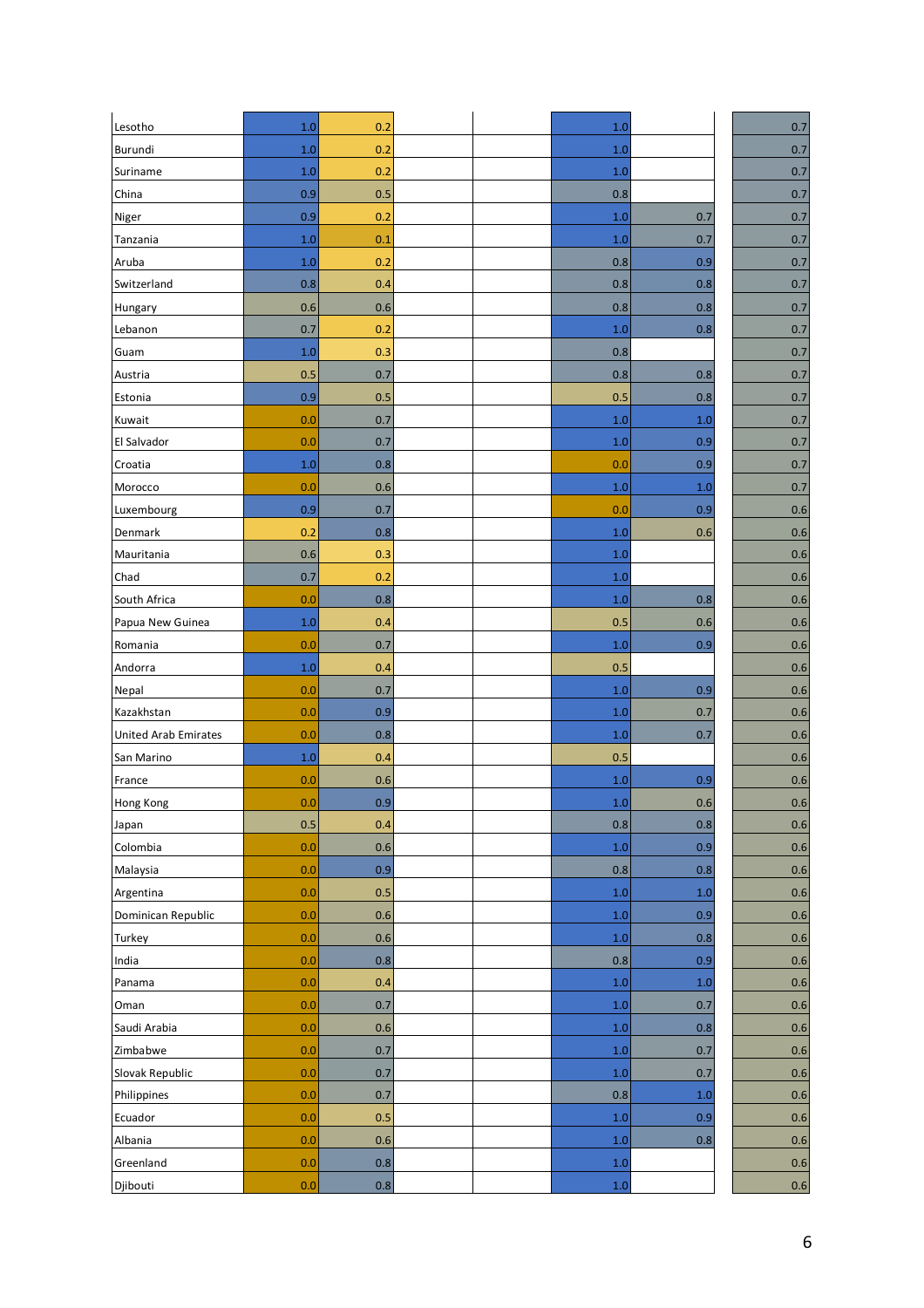| Canada               | 0.0 | 0.6     |  | 1.0     | 0.7     | $0.6\,$ |
|----------------------|-----|---------|--|---------|---------|---------|
| Uruguay              | 0.0 | 0.5     |  | 1.0     | 0.8     | 0.6     |
| Russia               | 0.0 | 0.8     |  | 1.0     | 0.6     | 0.6     |
| Portugal             | 0.0 | 0.7     |  | 0.8     | 0.9     | 0.6     |
| Qatar                | 0.0 | 0.6     |  | 1.0     | 0.7     | 0.6     |
| Italy                | 0.0 | 0.6     |  | 0.8     | 0.9     | $0.6\,$ |
| Indonesia            | 0.0 | 0.5     |  | 1.0     | 0.8     | 0.6     |
| Peru                 | 0.0 | 0.3     |  | 1.0     | 1.0     | 0.6     |
| Thailand             | 0.0 | 0.7     |  | 0.8     | 0.8     | 0.6     |
| Sri Lanka            | 0.0 | 0.4     |  | 1.0     | 0.9     | 0.6     |
| <b>Bahrain</b>       | 0.0 | 0.7     |  | 1.0     | 0.6     | 0.6     |
| Pakistan             | 0.0 | 0.6     |  | 1.0     | 0.7     | 0.6     |
| <b>Brazil</b>        | 0.0 | 0.5     |  | 1.0     | 0.8     | 0.6     |
| Uganda               | 0.0 | 0.7     |  | 0.8     | 0.8     | 0.6     |
| Guatemala            | 0.0 | 0.4     |  | 1.0     | 0.9     | 0.6     |
| Senegal              | 0.0 | 0.6     |  | 1.0     | 0.6     | 0.6     |
| Ghana                | 0.0 | 0.8     |  | 1.0     | 0.5     | 0.6     |
| Sierra Leone         | 0.0 | 0.7     |  | 1.0     |         | 0.6     |
| Eswatini             | 0.0 | 0.7     |  | 1.0     |         | 0.6     |
| Israel               | 0.0 | 0.6     |  | 1.0     | 0.6     | 0.6     |
| Chile                | 0.0 | 0.6     |  | 0.8     | 0.9     | 0.6     |
| South Korea          | 0.0 | 0.9     |  | 0.8     | 0.6     | 0.6     |
| Namibia              | 0.0 | 0.6     |  | 1.0     | 0.6     | 0.6     |
| Venezuela            | 0.2 | 0.3     |  | 1.0     | 0.7     | 0.6     |
| <b>Bolivia</b>       | 0.0 | 0.2     |  | 1.0     | 1.0     | 0.5     |
| Cuba                 | 0.0 | 0.6     |  | 1.0     |         | 0.5     |
| Costa Rica           | 0.0 | 0.4     |  | 1.0     | 0.7     | 0.5     |
| Honduras             | 0.0 | 0.2     |  | 1.0     | 0.9     | 0.5     |
| Azerbaijan           | 0.0 | 0.6     |  | 1.0     |         | 0.5     |
| Bhutan               | 0.0 | 0.6     |  | 1.0     |         | 0.5     |
| Kenya                | 0.0 | 0.5     |  | $1.0\,$ | 0.6     | 0.5     |
| Puerto Rico          | 0.0 | $0.6\,$ |  | 0.8     | $0.8\,$ | 0.5     |
| Nigeria              | 0.0 | 0.5     |  | $1.0\,$ | 0.6     | 0.5     |
| Poland               | 0.0 | 0.4     |  | 1.0     | 0.7     | 0.5     |
| Solomon Islands      | 1.0 | 0.3     |  | 0.8     | 0.0     | 0.5     |
| Libya                | 0.0 | $0.6\,$ |  | $1.0\,$ | 0.5     | 0.5     |
| Greece               | 0.0 | $0.5\,$ |  | 0.8     | 0.7     | 0.5     |
| Singapore            | 0.0 | 0.6     |  | 0.5     | 0.9     | 0.5     |
| Bangladesh           | 0.0 | 0.5     |  | 0.8     | 0.8     | 0.5     |
| Germany              | 0.0 | 0.7     |  | $0.8\,$ | 0.6     | 0.5     |
| Norway               | 0.0 | 0.5     |  | $1.0\,$ | 0.5     | 0.5     |
| Egypt                | 0.0 | 0.3     |  | $1.0\,$ | 0.7     | 0.5     |
| Iraq                 | 0.0 | 0.5     |  | $1.0\,$ | 0.5     | 0.5     |
| Bermuda              | 0.0 | 0.5     |  | $1.0\,$ |         | 0.5     |
| <b>United States</b> | 0.0 | 0.6     |  | 0.8     | 0.6     | 0.5     |
| Ukraine              | 0.0 | 0.4     |  | $1.0\,$ | 0.5     | 0.5     |
| Ireland              | 0.0 | $0.5\,$ |  | 0.5     | 0.9     | 0.5     |
| Finland              | 0.0 | 0.5     |  | $0.8\,$ | 0.7     | 0.5     |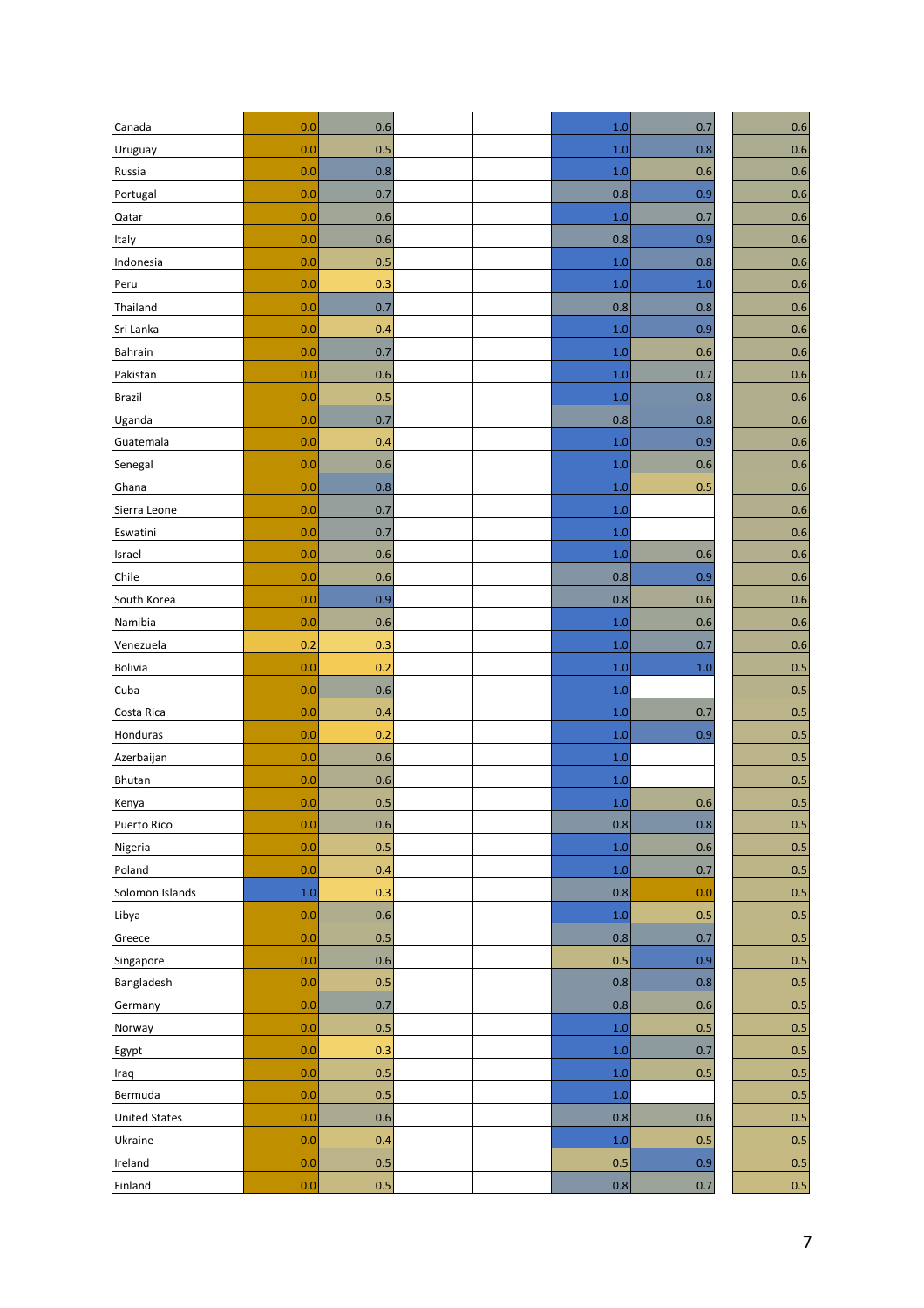| Mexico                          | 0.0 | 0.3 |  | 0.8     | 0.8 | 0.5 |
|---------------------------------|-----|-----|--|---------|-----|-----|
| Jamaica                         | 0.0 | 0.2 |  | 1.0     | 0.7 | 0.5 |
| Turkmenistan                    | 1.0 | 0.1 |  | 0.8     | 0.0 | 0.5 |
| Netherlands                     | 0.0 | 0.4 |  | 0.8     | 0.7 | 0.4 |
| Czech Republic                  | 0.1 | 0.7 |  | 0.3     | 0.7 | 0.4 |
| Yemen                           | 0.8 | 0.0 |  | 1.0     | 0.0 | 0.4 |
| Mali                            | 0.0 | 0.3 |  | 1.0     | 0.5 | 0.4 |
| Malawi                          | 0.0 | 0.6 |  | 0.8     |     | 0.4 |
| Cote d'Ivoire                   | 0.0 | 0.3 |  | 1.0     | 0.5 | 0.4 |
| Guinea                          | 0.0 | 0.3 |  | 1.0     |     | 0.4 |
| Sudan                           | 0.0 | 0.3 |  | 1.0     |     | 0.4 |
| Uzbekistan                      | 0.0 | 0.3 |  | 1.0     |     | 0.4 |
| Belgium                         | 0.0 | 0.4 |  | 0.5     | 0.8 | 0.4 |
| Cameroon                        | 0.0 | 0.3 |  | 1.0     | 0.4 | 0.4 |
| Ethiopia                        | 0.0 | 0.7 |  | 0.5     |     | 0.4 |
| Sweden                          | 0.0 | 0.4 |  | 0.8     | 0.5 | 0.4 |
| Congo                           | 0.0 | 0.2 |  | 1.0     |     | 0.4 |
| Madagascar                      | 0.0 | 0.2 |  | 1.0     |     | 0.4 |
| Democratic Republic of<br>Congo | 0.0 | 0.2 |  | 1.0     |     | 0.4 |
| Central African Republic        | 0.0 | 0.2 |  | 1.0     |     | 0.4 |
| Serbia                          | 0.2 | 0.6 |  | 0.0     | 0.8 | 0.4 |
| Somalia                         | 0.1 | 0.1 |  | 1.0     |     | 0.4 |
| Gabon                           | 0.0 | 0.5 |  | 1.0     | 0.0 | 0.4 |
| Mozambique                      | 0.0 | 0.6 |  | 0.5     | 0.4 | 0.4 |
| <b>Belarus</b>                  | 0.0 | 0.7 |  | 0.8     | 0.0 | 0.4 |
| Mongolia                        | 0.0 | 0.3 |  | 1.0     | 0.2 | 0.4 |
| Zambia                          | 0.0 | 0.6 |  | 0.5     | 0.4 | 0.4 |
| Moldova                         | 0.0 | 0.4 |  | 1.0     | 0.0 | 0.3 |
| Afghanistan                     | 0.0 | 0.5 |  | 0.3     | 0.6 | 0.3 |
| Benin                           | 0.0 | 0.4 |  | 0.5     | 0.4 | 0.3 |
| South Sudan                     | 0.0 | 0.4 |  | 0.5     |     | 0.3 |
| Kyrgyz Republic                 | 0.0 | 0.2 |  | $1.0\,$ | 0.0 | 0.3 |
| <b>United Kingdom</b>           | 0.0 | 0.3 |  | 0.0     | 0.9 | 0.3 |
| Syria                           | 0.0 | 0.1 |  | 0.8     |     | 0.3 |
| Algeria                         | 0.0 | 0.0 |  | 0.8     |     | 0.3 |
| Iran                            | 0.0 | 0.6 |  | 0.0     | 0.0 | 0.2 |
| Nicaragua                       | 0.0 | 0.2 |  | 0.0     | 0.5 | 0.2 |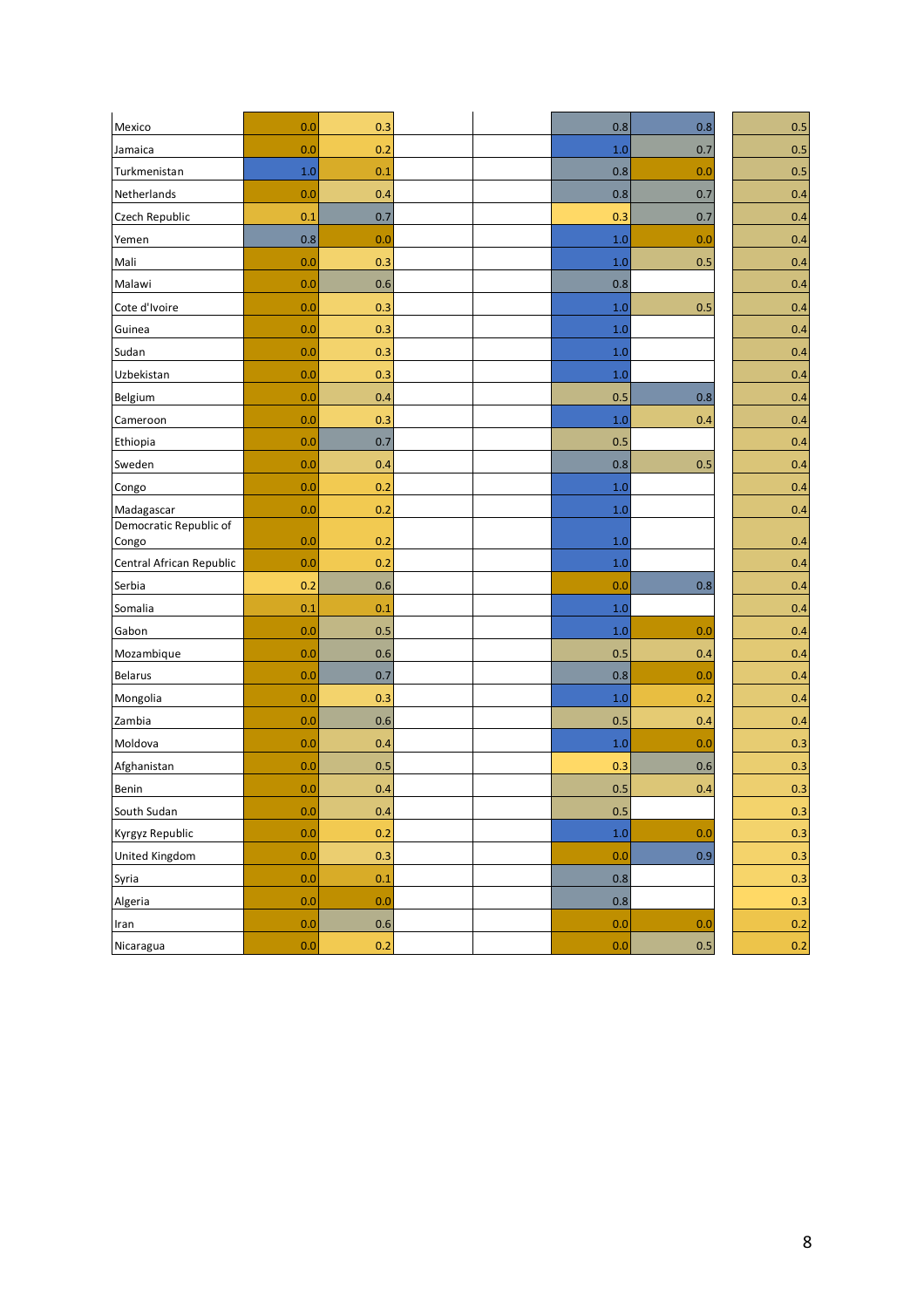# **Appendix: formulas for calculating metrics**

1. Transmission under control

cases controlled =  $\frac{50 - \Delta cases_t}{50}$ 

Where *Δcases* is the average new daily cases from the last 3 days.

Cases controlled is automatically set to 0 if:

 $\Delta$ *cases<sub>t</sub>* ≥ 50 or  $\Delta$ *cases<sub>t</sub>*  $\geq$   $\Delta$ *cases<sub>t-7</sub>* 

# 2. Testing and tracing

$$
testing\,and\, tracing=0.25\left(\frac{H2}{3}\right)+0.25\left(\frac{H3}{2}\right)+0.5\left(\frac{ln(tests)-ln(test_{global,min})}{ln(test_{global,max})-ln(test_{global,min})}\right)
$$

Where:

- H2 is the latest value of the testing policy indicator (H2) in OxCGRT database
- H3 is the latest value of the contact tracing policy indicator (H3) in the OxCGRT database
- *ln(tests)* is the natural logarithm of the number of tests-per-case conducted by that country
- *ln(testsglobal\_max/min)* is the natural logarithm of the number tests-per-case conducted by the country that has conducted the most/least tests-per-case

If the Our World in Data team has not included a country in their testing database, the portion of the metric based on testing data is set to the global average.

if the Our World in Data team tried to include a country in their testing database but could not find publicly available numbers, the portion of the metric based on testing data is set to 0.

# 3. Managing vulnerable settings

No data.

#### 4. Putting preventative measures into workplaces